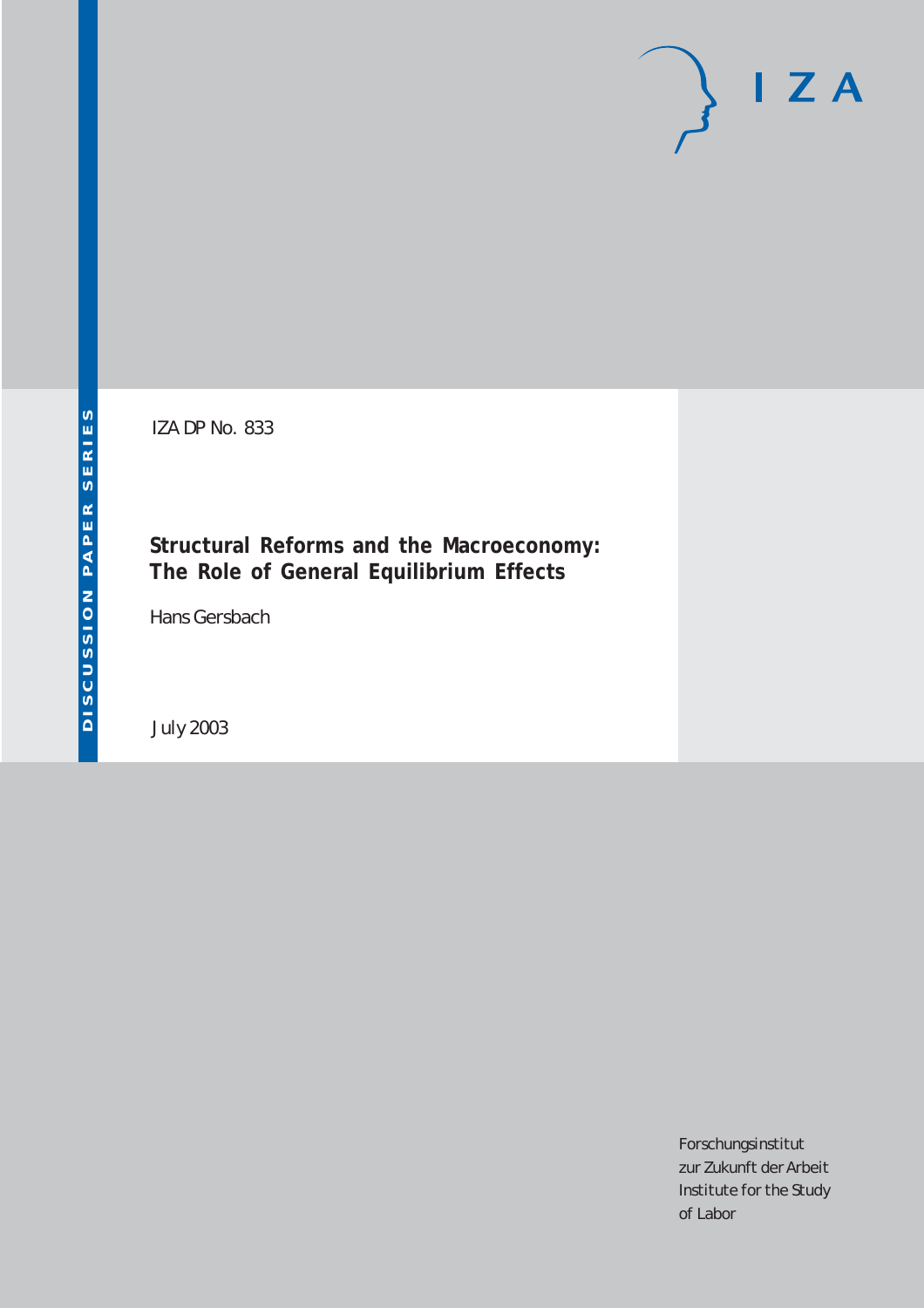# **Structural Reforms and the Macroeconomy: The Role of General Equilibrium Effects**

## **Hans Gersbach**

*University of Heidelberg and IZA Bonn* 

Discussion Paper No. 833 July 2003

IZA

P.O. Box 7240 D-53072 Bonn Germany

Tel.: +49-228-3894-0 Fax: +49-228-3894-210 Email: [iza@iza.org](mailto:iza@iza.org)

This Discussion Paper is issued within the framework of IZA's research area *Internationalization of Labor Markets.* Any opinions expressed here are those of the author(s) and not those of the institute. Research disseminated by IZA may include views on policy, but the institute itself takes no institutional policy positions.

The Institute for the Study of Labor (IZA) in Bonn is a local and virtual international research center and a place of communication between science, politics and business. IZA is an independent, nonprofit limited liability company (Gesellschaft mit beschränkter Haftung) supported by Deutsche Post World Net. The center is associated with the University of Bonn and offers a stimulating research environment through its research networks, research support, and visitors and doctoral programs. IZA engages in (i) original and internationally competitive research in all fields of labor economics, (ii) development of policy concepts, and (iii) dissemination of research results and concepts to the interested public. The current research program deals with (1) mobility and flexibility of labor, (2) internationalization of labor markets, (3) welfare state and labor market, (4) labor markets in transition countries, (5) the future of labor, (6) evaluation of labor market policies and projects and (7) general labor economics.

IZA Discussion Papers often represent preliminary work and are circulated to encourage discussion. Citation of such a paper should account for its provisional character. A revised version may be available on the IZA website ([www.iza.org](http://www.iza.org/)) or directly from the author.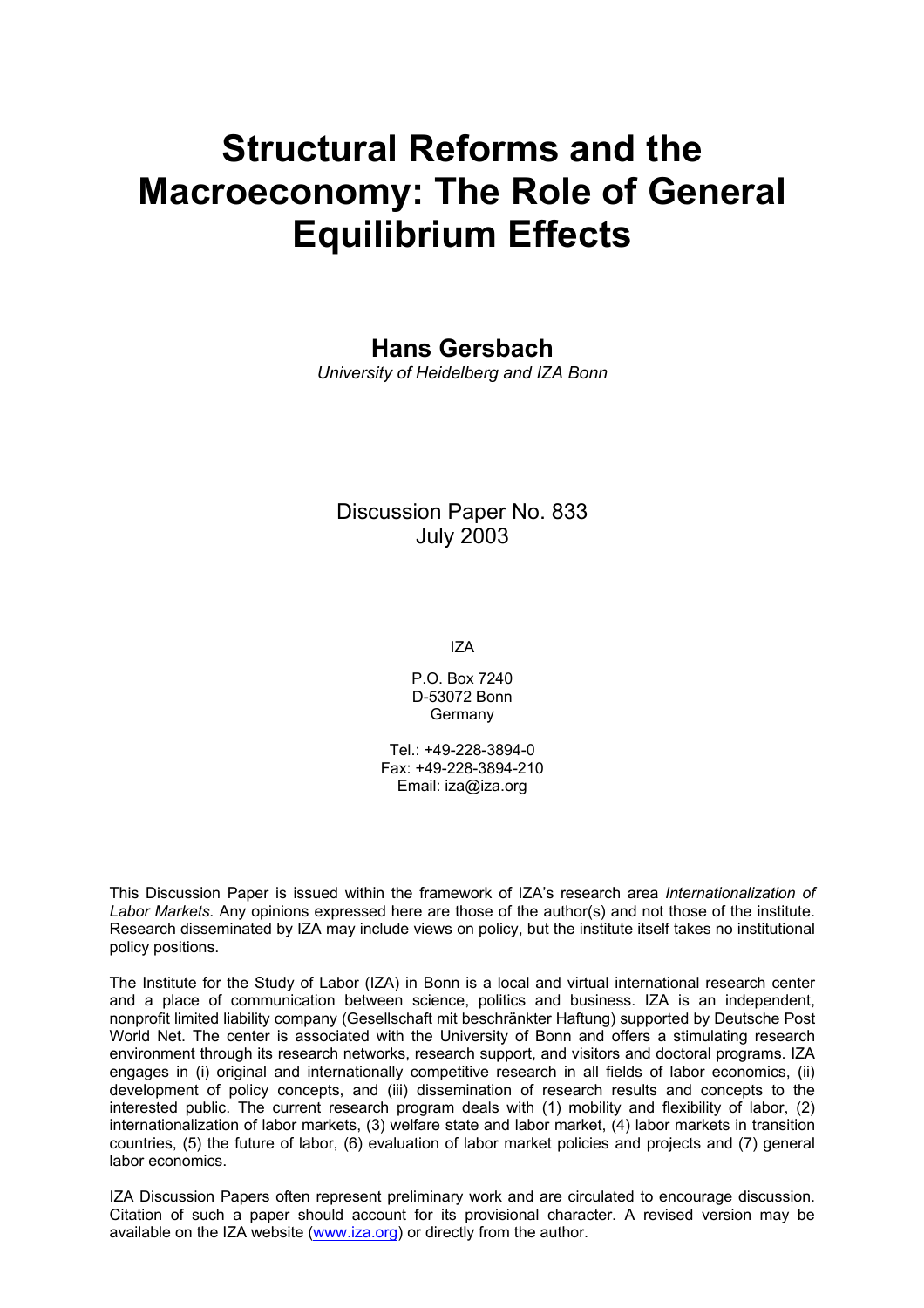IZA Discussion Paper No. 833 July 2003

## **ABSTRACT**

## **Structural Reforms and the Macroeconomy: The Role of General Equilibrium Effects**[∗](#page-2-0)

We examine the macroeconomic consequences of industry wage bargaining and product market reforms. We suggest that general equilibrium effects may be important for the evaluation of industry-specific regulations. In particular, we suggest that the European unemployment problem can be traced back partially to insufficient recognition of general equilibrium effects. Moreover, unawareness of general equilibrium effects may be an explanation of why regulations are introduced and why structural reforms are (not) undertaken.

JEL Classification: D58, E24, J50, L50, O33

Keywords: industry wage bargaining, structural reforms, general equilibrium effects, uneven technological progress, unemployment

Hans Gersbach Alfred-Weber-Institut University of Heidelberg Grabengasse 14 69117 Heidelberg Germany Email: [gersbach@uni-hd.de](mailto:gersbach@uni-hd.de)

 $\overline{a}$ 

<span id="page-2-0"></span><sup>∗</sup> Invited Lecture at the congress of the International Economic Association, Lisbon, September 2003. I would like to thank Martin N. Baily, Heino Fassbender, Hans Haller, Verena Liessem, Christoph M. Schmidt, George Sheldon, Robert Solow, Jan Wenzelburger, conference participants at the annual meeting of the German Economic Association in Mainz 1999 and at the annual meeting of the European Economic Association (EEA) in Lausanne 2001, and seminar participants in Heidelberg and Bonn for helpful comments and suggestions on this line of inquiry.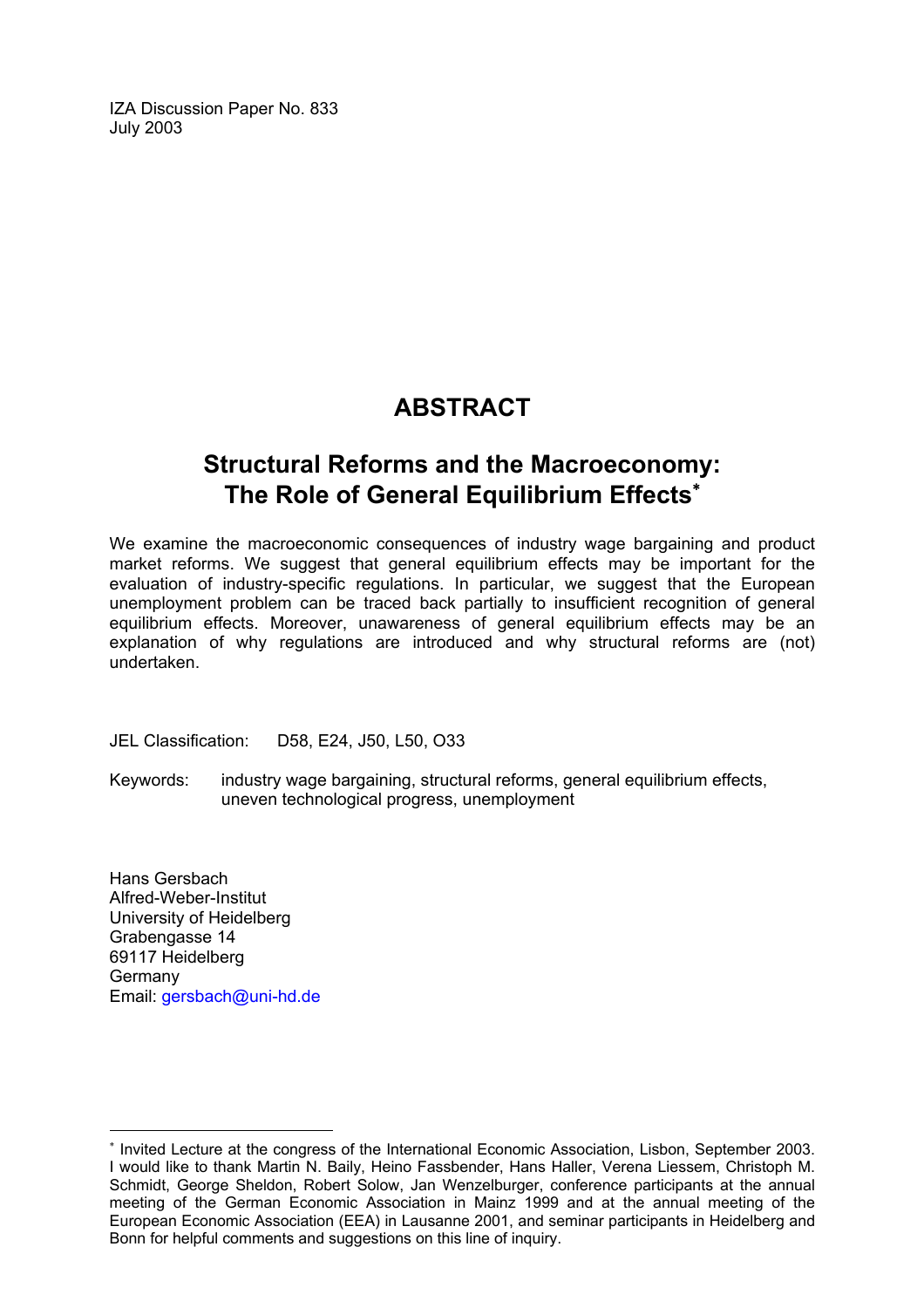### 1 Introduction

Structural reforms in factor and product markets have been at the top of the policy agenda in the last few decades. Prominent examples are product market reforms in a variety of service industries in industrial countries, labor market reforms in Europe, and worldwide regulation of banking in the form of Basel I and II.

Structural reforms are attempts to eliminate market rigidities or to correct market failures. This paper is concerned with the macroeconomic consequences involved when such reforms concern a subset of industries in an economy. The key issues of this line of inquiry are:

- Do changes in a subset of industries (caused by regulation or other factors) have substantial macroeconomic consequences that may differ from industry effects?
- How should regulation take account of such macroeconomic effects?
- Could the unawareness of general equilibrium effects explain
	- why certain structural reforms take place, and
	- why certain structural reforms are not tackled?
- Can and should monetary policy complement structural reforms?

We will focus on the first three questions and consider two important cases.

The first example is concerned with industry wage bargaining. We show that insufficient recognition of general equilibrium effects causes industry unions and employers to settle for high-wage agreements associated with high unemployment. Unawareness of general equilibrium effects can thus considerably reinforce the impact of particular labor market institutions, such as industry wage bargaining, on unemployment.

In the second example, we consider product market reforms associated with large productivity gains. We show that, while sectoral employment may decline, aggregate employment increases under standard production specifications. Therefore, the concern that employment will decline when technical progress in an industry takes place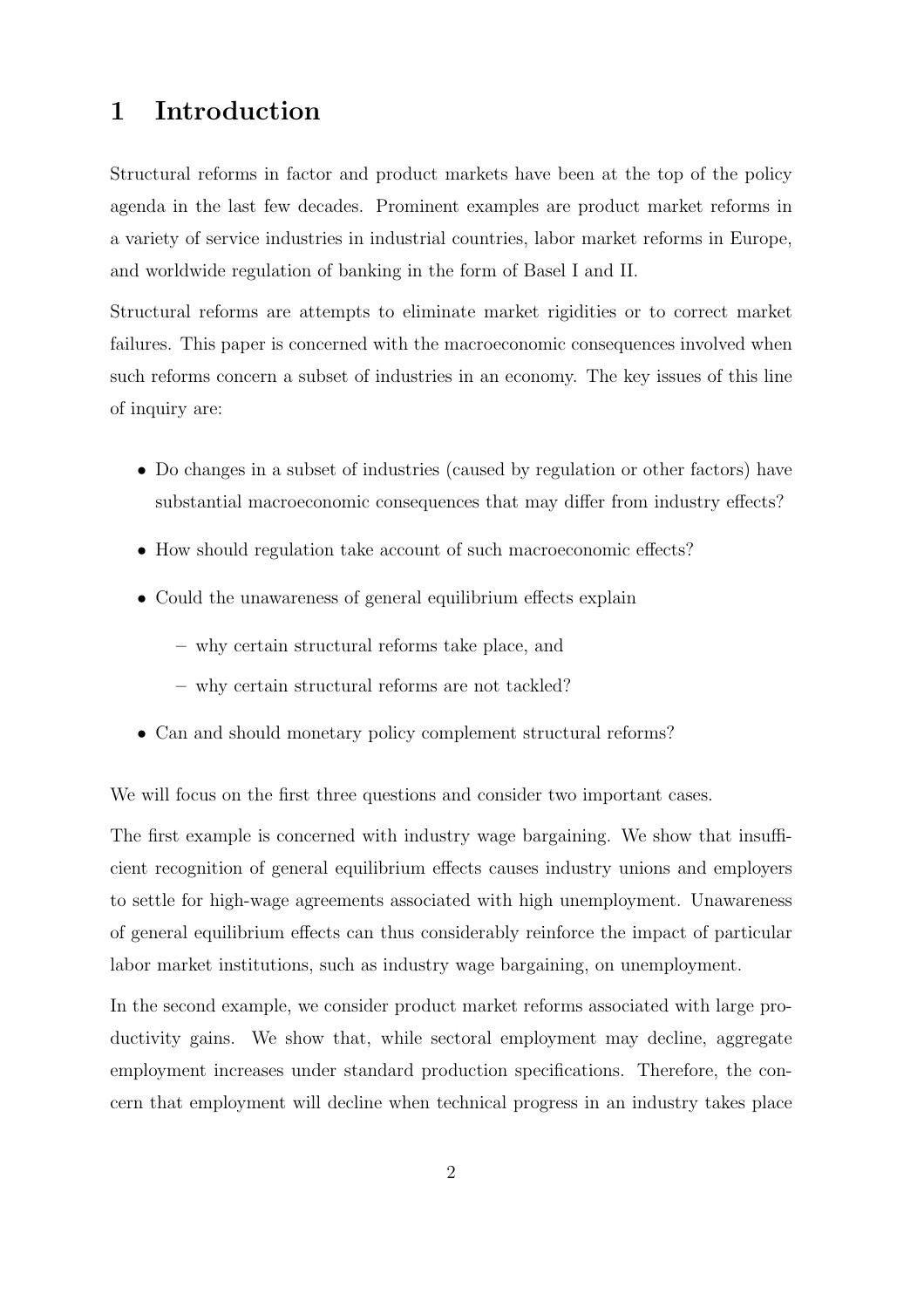as a consequence of deregulation is not justified if general equilibrium effects are properly taken into account. Aggregate employment may decline, however, in various other circumstances.

Both examples illustrate the following points:

- Macroeconomic effects of structural reforms in a subset of markets may be quite different from sectoral effects.
- Awareness of general equilibrium effects may be important for the evaluation of industry-specific regulations.<sup>1</sup>
- In particular, regulators' unawareness of general equilibrium effects may provide explanations of why regulations are introduced or why structural reforms are (not) undertaken.

The theme of this paper is developed by drawing upon asymmetric multi-sector general equilibrium models with specific institutions and regulations in an industry, as outlined e.g. in Gersbach and Schniewind (2001) and (2002) . The paper is organized as follows. In the next section, we discuss the case of industry wage bargaining. In Section 3, we examine product market reforms and unemployment. In Section 4, we place our findings in a broader context and draw conclusions.

## 2 Example 1: Industry Wage Bargaining

#### 2.1 The Problem

In the first case, we consider industry wage bargaining and its impact on unemployment. There is a vast literature on labor market institutions and unemployment, in particular in the European context, and we will not try to summarize it here. We add a further line of reasoning on the question of why particular labor market institutions may lead to high unemployment.

<sup>&</sup>lt;sup>1</sup>Clearly, the absolute magnitude of partial and general equilibrium effects in macroeconomic terms depends on the size of the industry under consideration. However, the relative contribution of partial and general equilibrium effects to the macroeconomic change caused by industry-specific regulation is not primarily a matter of size.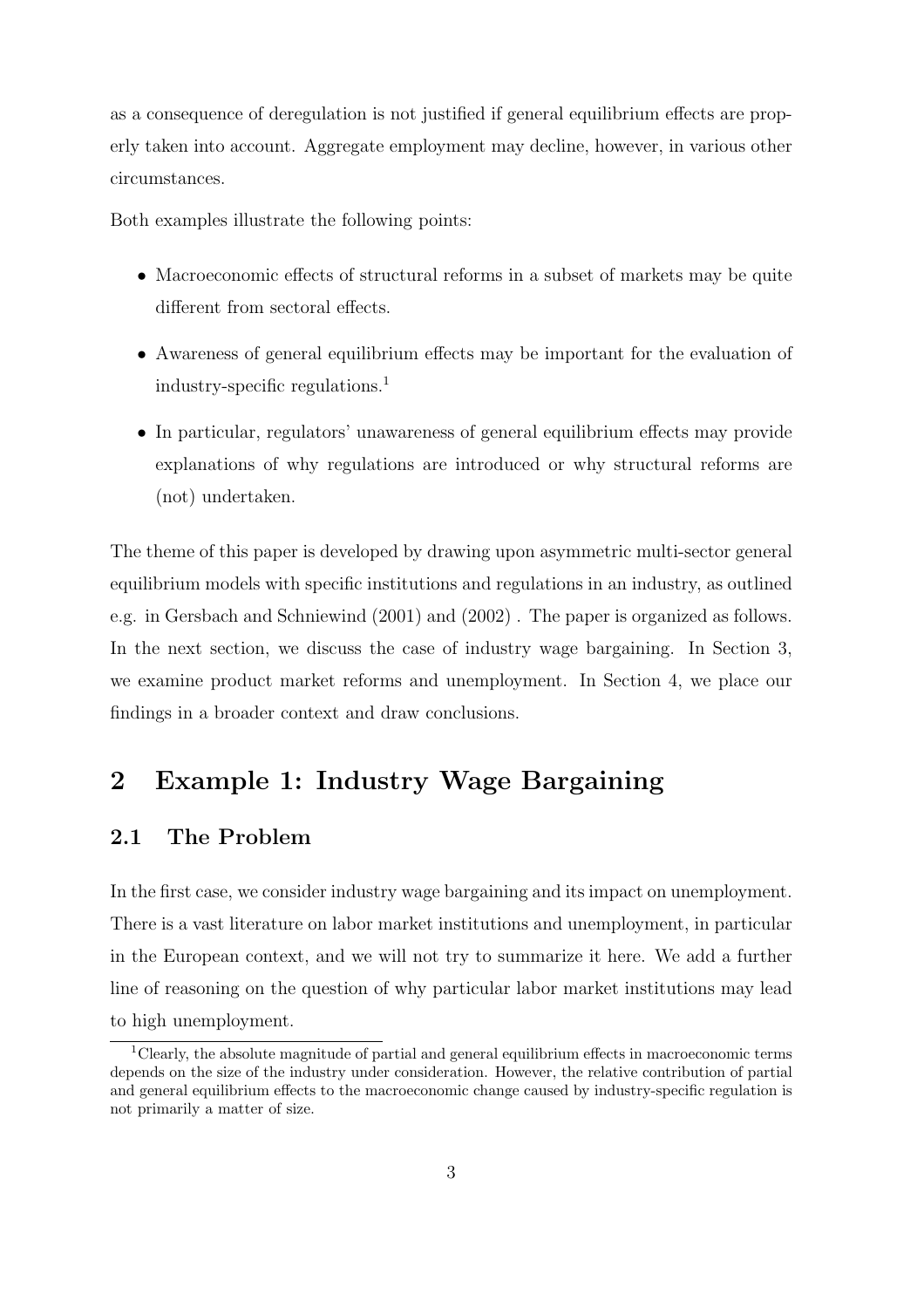We examine how the ability of bargaining parties to identify general equilibrium effects influences wages and unemployment at the aggregate level.<sup>2</sup> We suggest that the obstinacy of the European unemployment problem may be traced back partially to insufficient recognition of general equilibrium effects.

#### 2.2 The Model

We present the underlying two-sector general equilibrium model with the following figure.<sup>3</sup>



There are two industries producing good 1 and good 2 respectively, using immobile labor. We consider wage bargaining in industry 1, assuming in the simplest case an exogenously given real wage in industry 2. The general thrust of our argument also holds if the wages in industry 2 are flexible or are themselves determined by wage bargaining. If there is unemployment in the economy, it is financed by a flat tax on income and governments are forced to balance the budget.

<sup>2</sup>Our procedure in this paper is closely related to the learning and bounded rationality perspective in economics. Although our focus on the level of recognition of general equilibrium effects appears to be the first modeling attempt, our equilibrium concept uses the notion of self-confirming equilibria widely used in different variants in the learning literature, surveyed e.g. in Evans and Honkapohja (1999), Fudenberg and Levine (1996) and Sargent (1993).

<sup>3</sup>A formal presentation of the model and the results can be found in Gersbach and Schniewind (2001).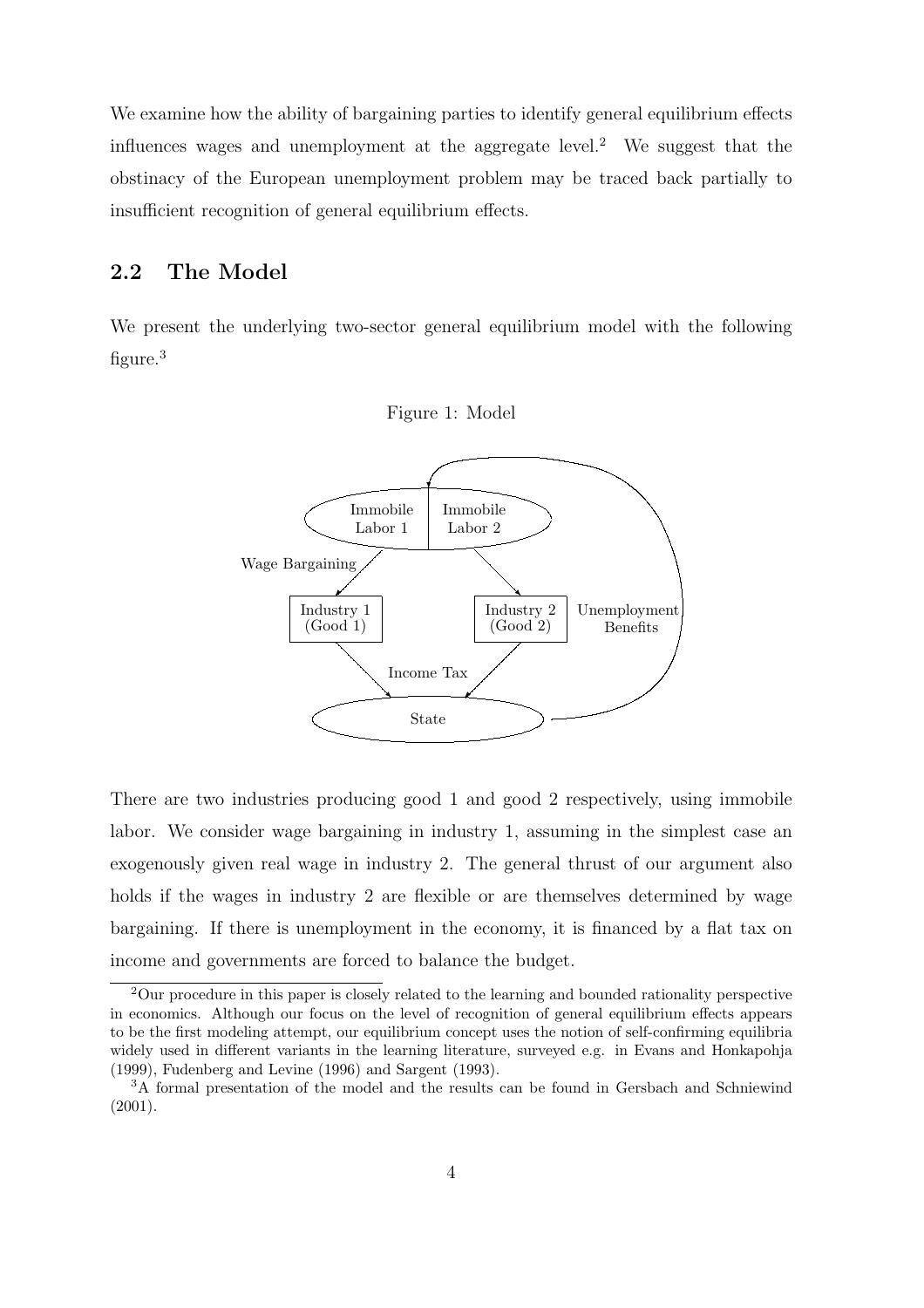#### 2.3 Bargaining Processes

We consider collective bargaining between a union and an employers' association in industry 1. The general objective function, denoted by  $\Gamma$ , resulting from the Nashbargaining product, is given as follows:

$$
\Gamma = \frac{w_1 - ub}{p(p_1, p_2)} L_1 \frac{\pi_1}{p(p_1, p_2)} = \underbrace{\frac{w_1 - ub}{p(p_1, p_2)}}_{\text{real value of}} L_1 \cdot \underbrace{\frac{p_1 q_1 - w_1 L_1}{p(p_1, p_2)}}_{\text{real profile of}} \\ \text{additional in-} \\ \text{come for union} \\ \text{members}
$$

The variables  $p_1$  and  $p_2$  denote the good prices,  $L_1$  is employment and  $q_1$  is output in industry 1.  $p$  is an appropriate consumer price index. The nominal wage  $w_1$  in industry 1 is the choice variable of the bargaining parties. Finally, ub denotes nominal unemployment benefits and we assume that real unemployment benefits are fixed by the government. As a result, the objective function of cooperative bargaining of unions and employers is the product of real profits in the industry and the real value of income of union members over real unemployment benefits, assuming that all employed workers in industry 1 are unionized.<sup>4</sup>

For nominal wage setting to have real effects, we assume  $p_2 = 1$  and thus bargaining parties determine the wage in terms of good 2. The key question is which variable changes are taken into account by bargaining agents. There are at least three conceivable bargaining processes, summarized in table 1.

Under myopic bargaining (MB), the union and the industry association only take into account the change in employment in industry 1 associated with a change in wage  $w_1$  while assuming all other variables to stay constant. Under partial equilibrium bargaining (PEB), bargaining agents consider employment and price effects in industry 1 but assume that nominal unemployment benefits and all the other variables in the economy will remain unchanged when they vary  $w_1$ . In particular, all prices and quantities in industry 2 are assumed to stay constant. Finally, when agents determine

<sup>4</sup>Other plausible outside options in the Nash-bargaining framework would lead to similar effects.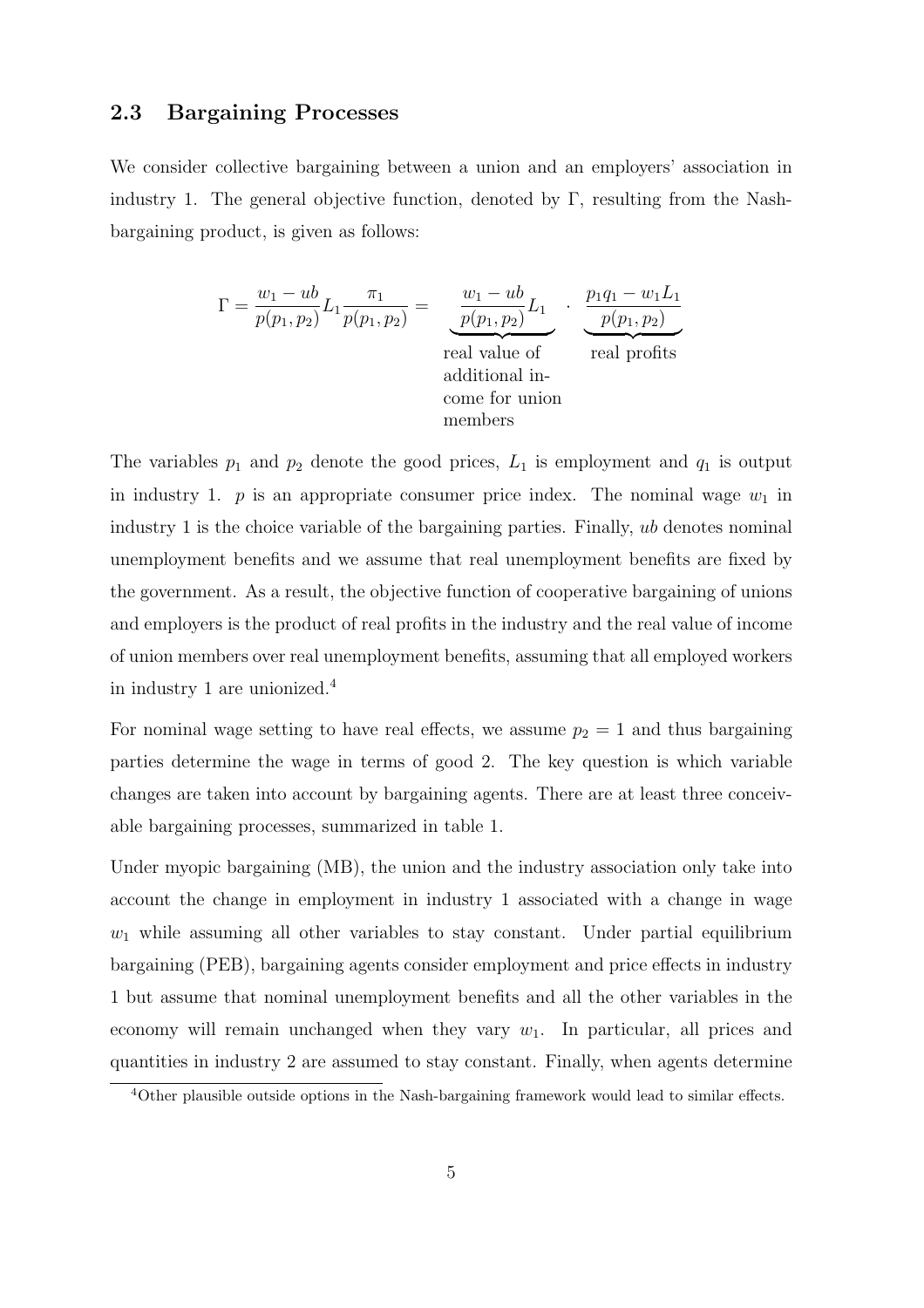|  | Table 1: Bargaining Processes |  |
|--|-------------------------------|--|
|--|-------------------------------|--|

| Bargaining process                   | Variable changes<br>considered | Variable changes<br>not considered |
|--------------------------------------|--------------------------------|------------------------------------|
| Myopic Bargaining (MB)               | $L_1(w_1)$                     | $p_1, p, ub$ , industry 2          |
| Partial Equilibrium Bargaining (PEB) | $L_1(w_1), p_1(w_1), p(w_1)$   | $ub$ , industry 2                  |
| General Equilibrium Bargaining (GEB) | All variables                  |                                    |

 $w_1$  under general equilibrium bargaining (GEB), they take into account all resulting changes in industry 1, industry 2 and in  $ub$ <sup>5</sup>

#### 2.4 Results and Interpretation

#### 2.4.1 Main Result

By considering equilibrium wages  $w_1$  and the resulting unemployment denoted by U as a mapping from the set of bargaining processes to the real numbers, we can state the main result as follows:

#### Main Result

- (i)  $w_1^{PEB} > w_1^{GEB}$  and  $U(PEB) > U(GEB)$
- (ii)  $w_1^{PEB} > w_1^{MB}$  and  $U(PEB) > U(MB)$

The result is summarized in Figure 2, which relates the degree of farsightedness to wages and unemployment.

The main result is orthogonal to a well-known observation in labor economics. In an economy with highly decentralized wage negotiations, wages and unemployment are

<sup>&</sup>lt;sup>5</sup>The only variable assumed (incorrectly) to remain constant is the tax rate and thus this private sector GEB assumes a constant state sector. If tax effects were taken into account, bargaining agents would even be more cautious in wage setting under this complete form of GEB.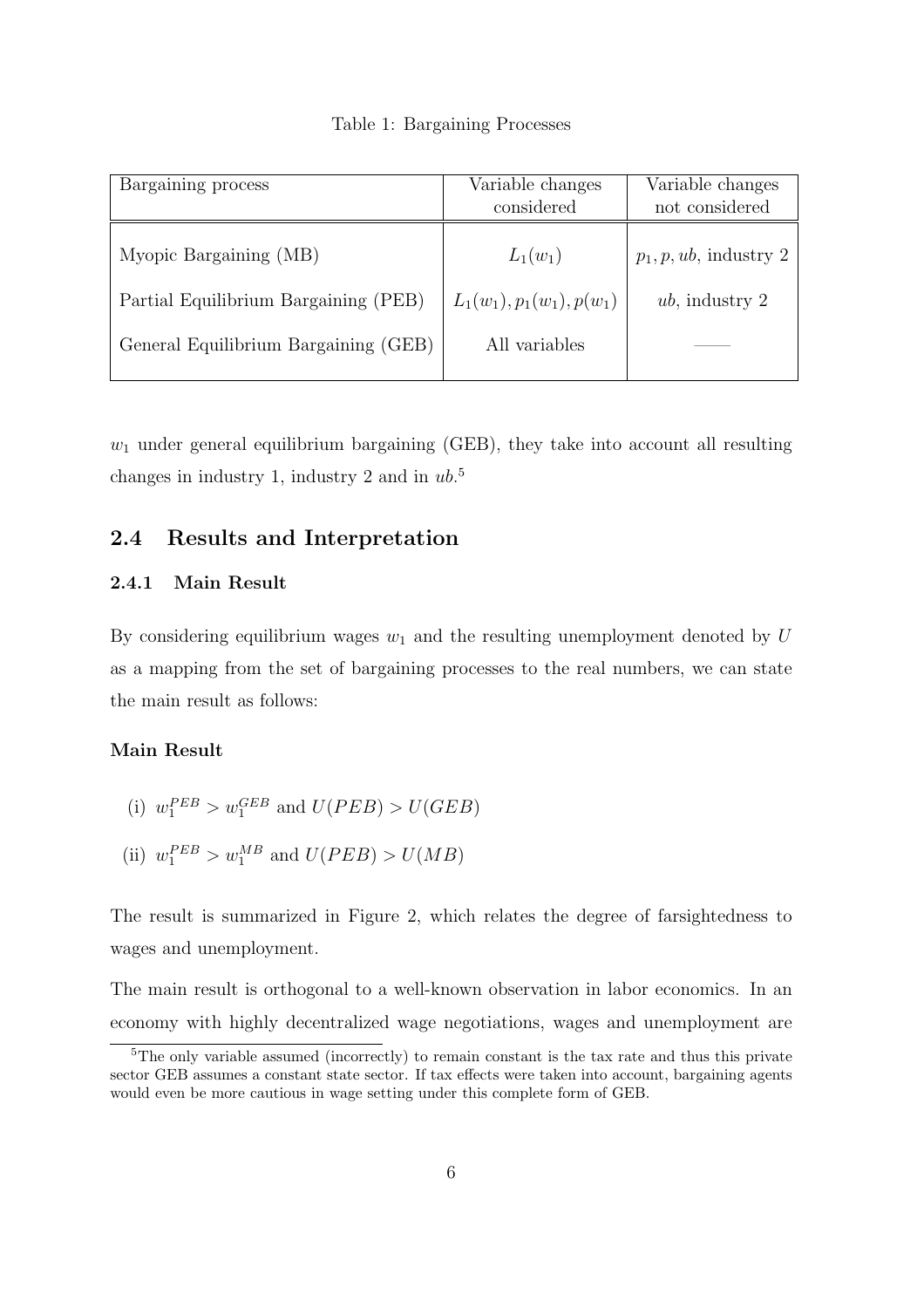



quite low, whereas in an economy with more centralized wage-bargaining, wages and unemployment are high; in economies with totally centralized wage settings, wages and unemployment are again quite low (Calmfors and Driffill (1988)). Taking demand as exogenously given, Calmfors and Driffill do not need to take account of feedback effects from the demand side. They vary the number and size of industries and with them the degree of bargaining centralization; by contrast, we vary the degree of farsightedness, also obtaining a hump-shaped curve for wages and unemployment respectively.

#### 2.4.2 PEB versus GEB

We provide the intuition why  $w_1^{PEB}$  is higher than  $w_1^{GEB}$ . Under the PEB view, agents recognize that a higher wage implies less employment. The agents are aware that a lower level of employment implies less output and thus a rise in the price  $p_1$  and accordingly in p. Everything else is assumed to stay constant.

What unions and employers in the first industry do not perceive within PEB are the feedbacks from industry 2. In industry 2, where nominal wages  $w_2$  are kept such that real wages  $w_2/p$  stay constant, the rise in the price index must lead to a rise in the nominal wage. In turn, higher nominal wages in industry 2 lead to a decline of labor demand in industry 2, so that employment and output in industry 2 decrease as well.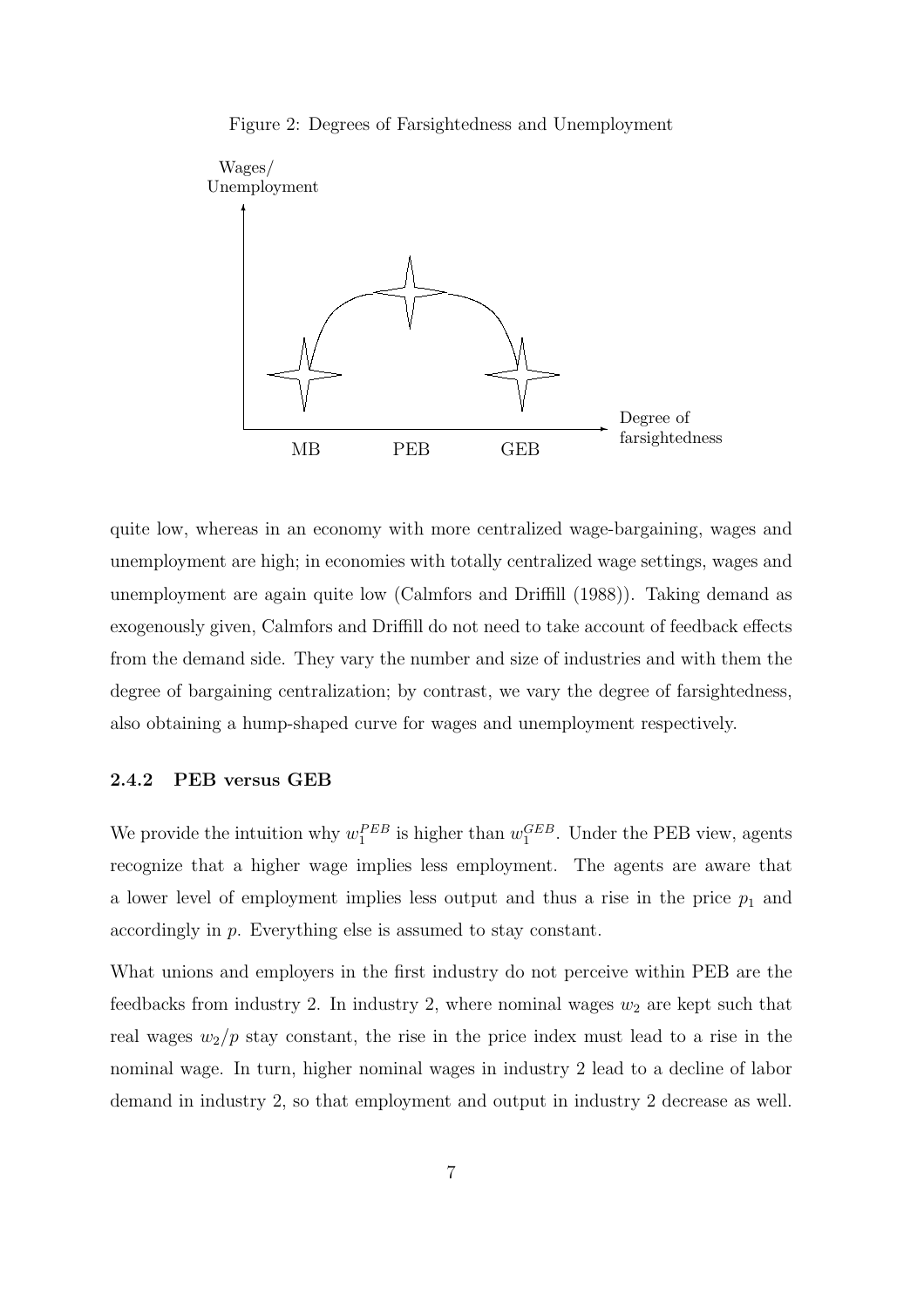This causes a rise in  $p_2$  relative to  $p_1$ , i.e. a fall of  $p_1$ . A decline in  $p_1$  of course leads to lower profits in industry 1 (which interferes with the employers' objectives) and lower employment (counter to the union's objectives). Less employment in the first industry then leads to less output and a higher price  $p_1$ , leading in turn to a higher price index, which causes higher wages in industry 2, again leading to less labor demand in industry 2, and so on.

All these interactions with the other industry exacerbate the consequences of high wages in industry 1 but are not taken into account by agents restricted to the PEB view. Furthermore, a higher price index implied by a higher wage does not only lead to a rise in  $w_2$ , but also to a rise in ub. Although this also depreciates the value of the union's objective function, it is not perceived from a PEB perspective.

To summarize, in PEB, as opposed to GEB, the underestimation of these negative employment and benefits effects, plus the overestimation of the positive price effect that follows from high wages, lead to a shift to the right in the maximum of the objective functions and thereby to a higher wage agreement, which in turn involves higher unemployment. Table 2 summarizes both the estimations of variables under PEB relative to GEB and the consequences for employment and output.

| Variable          | Estimation un-<br>der PEB rela-<br>tive to GEB | Impact on em-<br>ployment and<br>output under<br>PEB relative to<br>GEB |
|-------------------|------------------------------------------------|-------------------------------------------------------------------------|
| $p_1, p$<br>$L_1$ | overestimated<br>overestimated                 | negative<br>negative                                                    |
| ub                | underestimated                                 | negative                                                                |

Table 2: Estimations and Impacts under PEB/ GEB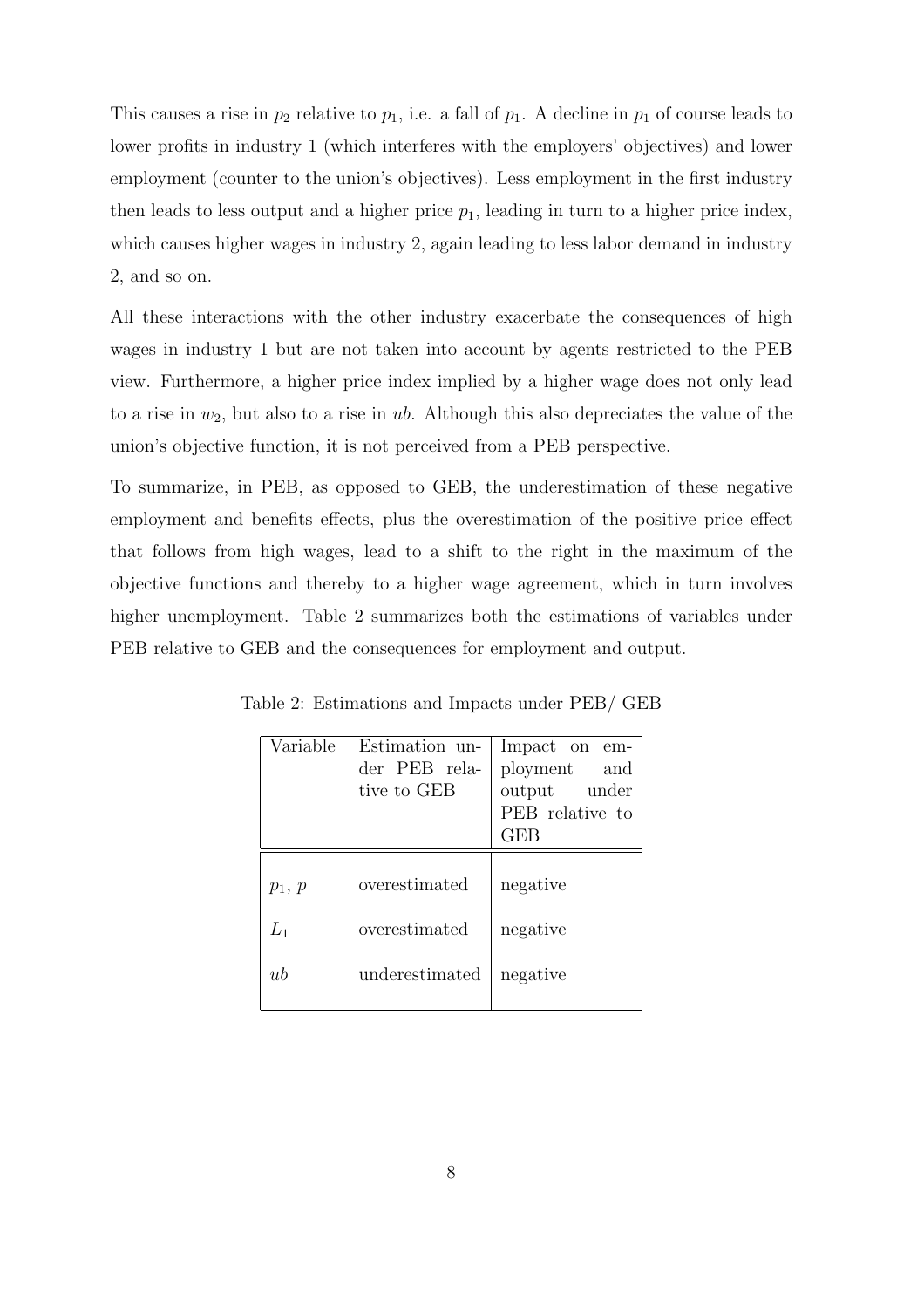#### 2.4.3 PEB versus MB

The situation is different when we compare MB and PEB. Ignoring general equilibrium effects leads to bad outcomes under PEB, but ignoring them and further partial equilibrium effects leads to cautious wage setting. While under PEB both employment and price reactions are considered, agents with a MB view consider only employment reactions. This adversely affects the union's and the employers' objectives because a reduction of labor means a reduction of both the wage bill and the profits from lower output. The rise in price (due to less employment and therefore less output) is not considered by agents under MB. A high price  $p_1$  increases both profits and employment, thus boosting both the union's and the employers' objectives. Since this positive impact is not taken into account, unions and employers are very cautious and negotiate lower wages under MB than under PEB. Hence, wages and unemployment are lower under MB than under PEB.

#### 2.5 Discussion

A brief discussion of the significance of the main result is called for. First, the equilibrium under MB and PEB may also be interpreted as the steady state of an adaptive learning process in the following way. If the agents started at *any* equilibrium  $E(w_1)$ and then negotiated wages, the PEB and MB bargaining processes would lead to a sequence of wages where the equilibrium in the last period is the initial condition for the next bargaining process. Approaching the PEB or MB equilibrium can then be interpreted as the convergence of a learning process.<sup>6</sup>

Second, the thrust of our results is robust when wage negotiations occur in both industries or when wages are flexible in the second industry. Flexible wages in industry 2 alleviate the detrimental consequences from a PEB view, but wages and unemployment remain higher under PEB than under GEB or MB. Therefore, high unemployment under PEB appears to be a robust phenomenon.

The intermediate view PEB might be the most plausible for those countries where wages are negotiated at the industry level. Considering all general equilibrium effects may

<sup>6</sup>Simulations of such learning processes are available upon request.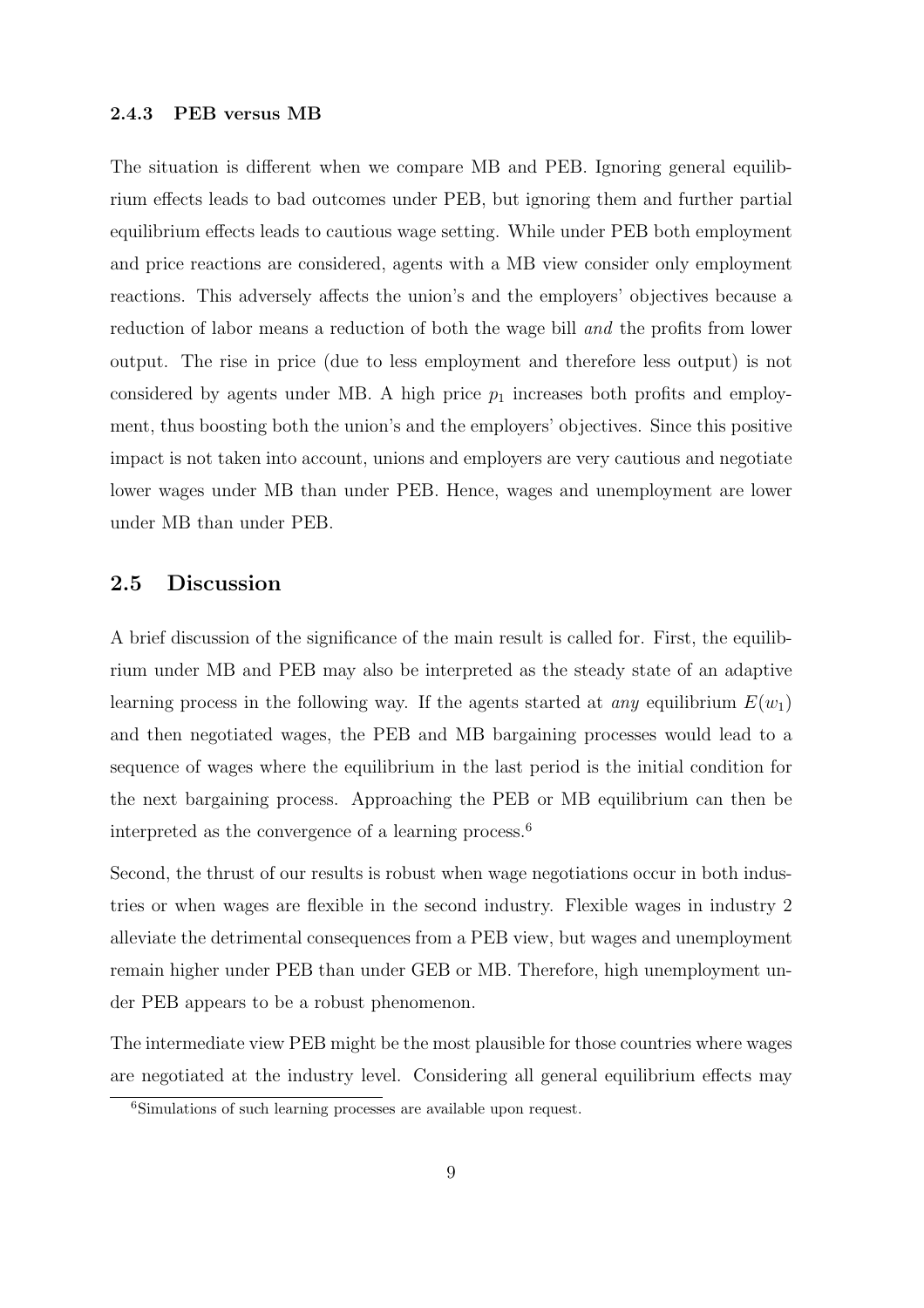be too demanding in industry wage negotiation. In this case, our results suggest that firm-level wage bargaining which is plausibly associated with MB would be preferable to industry-level bargaining.

## 3 Example 2: Product Market Reforms, Uneven Technological Progress and Unemployment

#### 3.1 The Problem

Product market reforms are concerned with promoting competition in industries by deregulation or appropriate regulation. Often such reforms yield large total factor productivity (tfp) gains. The productivity and employment effects of such product market reforms are the theme of a number of studies from the McKinsey Global Institute.<sup>7</sup> Two recent examples of these studies in which product market reforms have led to large productivity gains can serve as illustrations:

- Relaxing entry barriers and privatization in fixed telephone services in Europe.
- Elimination of trade protection for the French automotive industry.

The relationship between market power and productivity has been investigated in a variety of papers. In particular, Green and Mayes (1991), Hay and Liu (1997) and Nickell (1996, 1999) provide evidence that on average productivity levels or growth rates are negatively correlated with market power.

Although total factor productivity improvements are the most important source of economic growth, rising sectoral productivity is often associated with job destruction in the industry under consideration and may therefore lead to opposition from workers. Such opposition may prove to be so strong that product market reforms are not undertaken. Therefore, the key questions are:

• Do product market reforms yielding uneven technological progress raise aggregate employment - contrary to the "conventional wisdom"?

<sup>7</sup>See for example MGI (2002) and also Baily and Solow (2001), Baily (1993) and Baily and Gersbach (1995).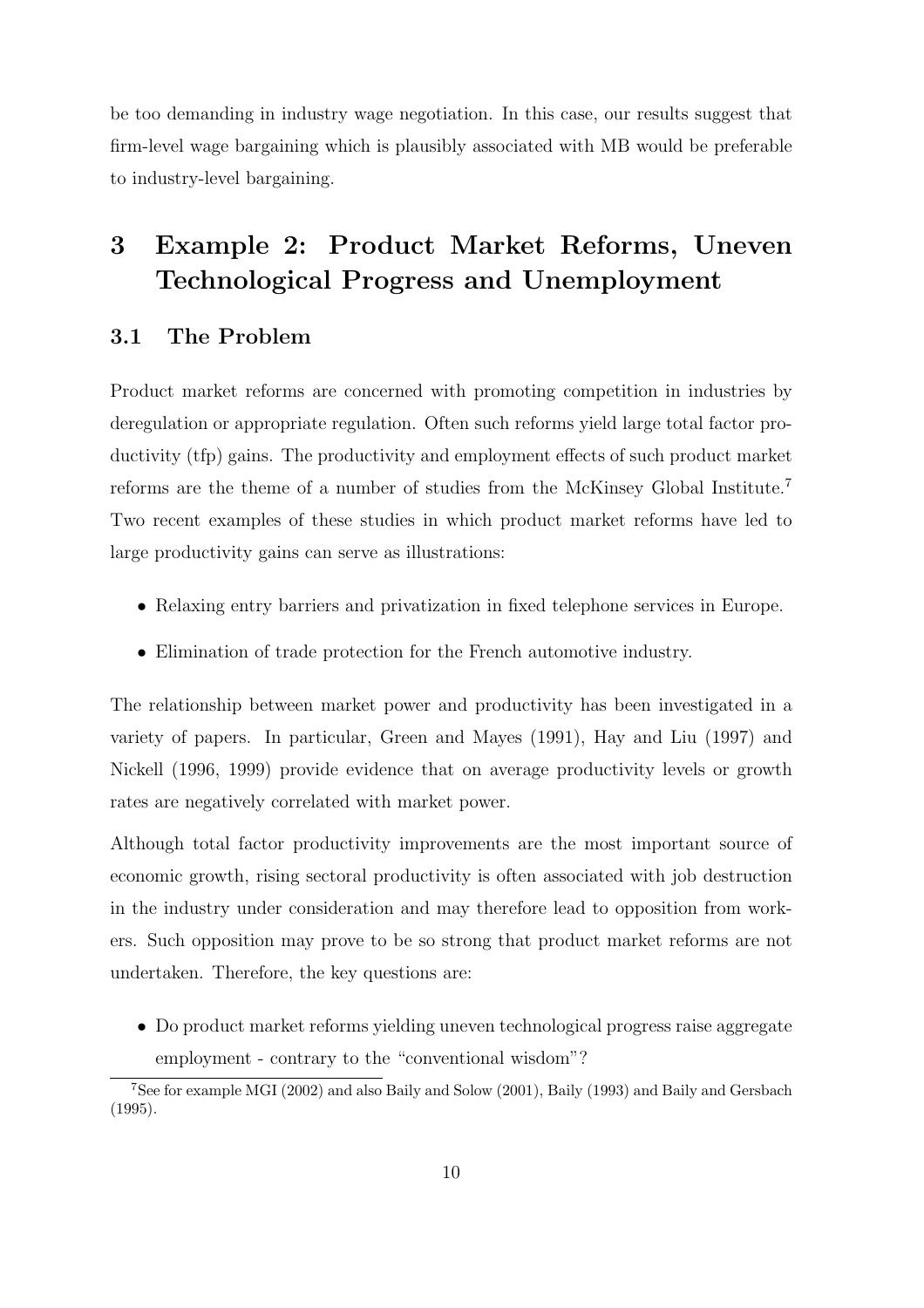• Might unawareness of general equilibrium effects explain the lack of product market reforms?

The issues are related to recent work<sup>8</sup> by Blanchard (1998) and Cohen and Saint-Paul (1997), who have pointed out that uneven technical progress may lead to higher unemployment when technical progress widens the productivity differential between different sectors. We focus on short-term effects and general equilibrium repercussions. Gersbach (2000) provides a survey on whether product market reforms might help to reduce unemployment in Europe.<sup>9</sup>

#### 3.2 Model and Analysis

The model for studying the questions at hand is an extended variant of the two-sector economy introduced in the last section, with labor and capital allowing for different types of labor with respect to skill levels and mobility. Labor market frictions such as real wage rigidities<sup>10</sup> in each industry cause unemployment. We examine how technical progress in industry 1 impacts on employment. Four combinations can occur:

- sector employment ↓, aggregate employment ↓
- sector employment ↓, aggregate employment ↑
- sector employment ↑, aggregate employment ↓
- sector employment ↑, aggregate employment ↑

Within an asymmetric general equilibrium we can identify the conditions under which a particular case occurs.

<sup>&</sup>lt;sup>8</sup>The question of how productivity improvements in one industry affect employment in the economy is by no means new. The modern answers date back at least to Baumol (1967). But Baumol did not focus on labor market rigidities. New growth theory has provided a variety of new insights into longterm relationships between market power, growth and unemployment (see Aghion and Howitt (1994) and (1998) and Peretto (2000)).

<sup>9</sup>The interaction between product market and labor market frictions plays a considerable role in the New Keynesian Economics (see Mankiw and Romer (1991), Dixon and Rankin (1995)), which focuses on various types of market rigidities as well as deviations from perfect competition as causes or amplifiers of economic fluctuations and indicates the potential role of macroeconomic policies.

<sup>&</sup>lt;sup>10</sup>Qualitatively our arguments hold when labor market regulations are aggregate welfare-improving on grounds not incorporated in the model, such as unemployment insurance.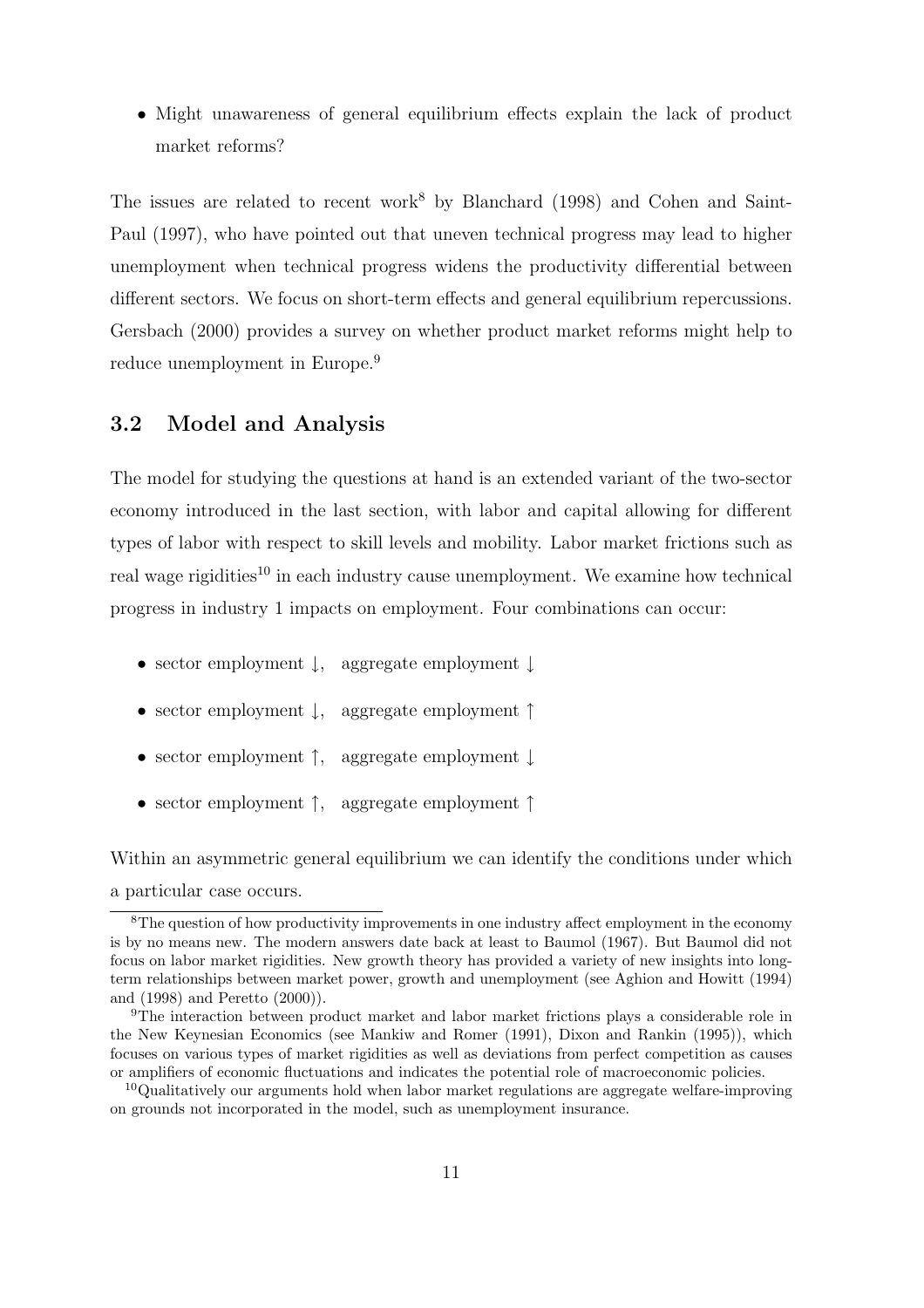#### 3.3 Results

We provide two benchmark results.

- (i) If all production functions are of the same Cobb-Douglas type and if workers are mobile, a rise of productivity in industry 1 always raises aggregate employment.
- (ii) If all production functions are of the same Cobb-Douglas type and if workers are immobile and the elasticity of substitution between the goods is not too high, a rise of productivity in industry 1 raises aggregate employment until full employment is achieved in the other industry. If there is full employment in the other sector, aggregate employment may decline.

The intuition which we provide for the first case is important in order to gain an understanding of how general equilibrium forces are at work. As the productivity of industry 1 rises, production of good 1 (and good 2) rises as well, in line with an increase in aggregate real income. The same Cobb-Douglas functions in both industries imply that the factor income distribution must remain as before. When real wages are fixed, more real income on labor means that more people must be employed in the economy.

The benchmark results illustrate that, independently of the elasticity of substitution on the demand side, aggregate employment can increase. The elasticity of substitution determines how the employment effects are distributed across industries. This line of reasoning illustrates the importance of incorporating general equilibrium effects when product market reforms are considered. In the benchmark cases, employment in a deregulated industry may decline, but aggregate employment increases and the concerns of workers at the total economy level are unjustified.

The result can be extended to a variety of circumstances. But caution is necessary in drawing more general conclusions. There are a variety of circumstances where product market reforms inducing uneven technological progress do lower employment. Notably, when the elasticity of substitution among factors of production and among commodities in demand is small, any type of uneven technological progress (tfp, labor saving or capital saving) can cause employment to decline as discussed in detail in Gersbach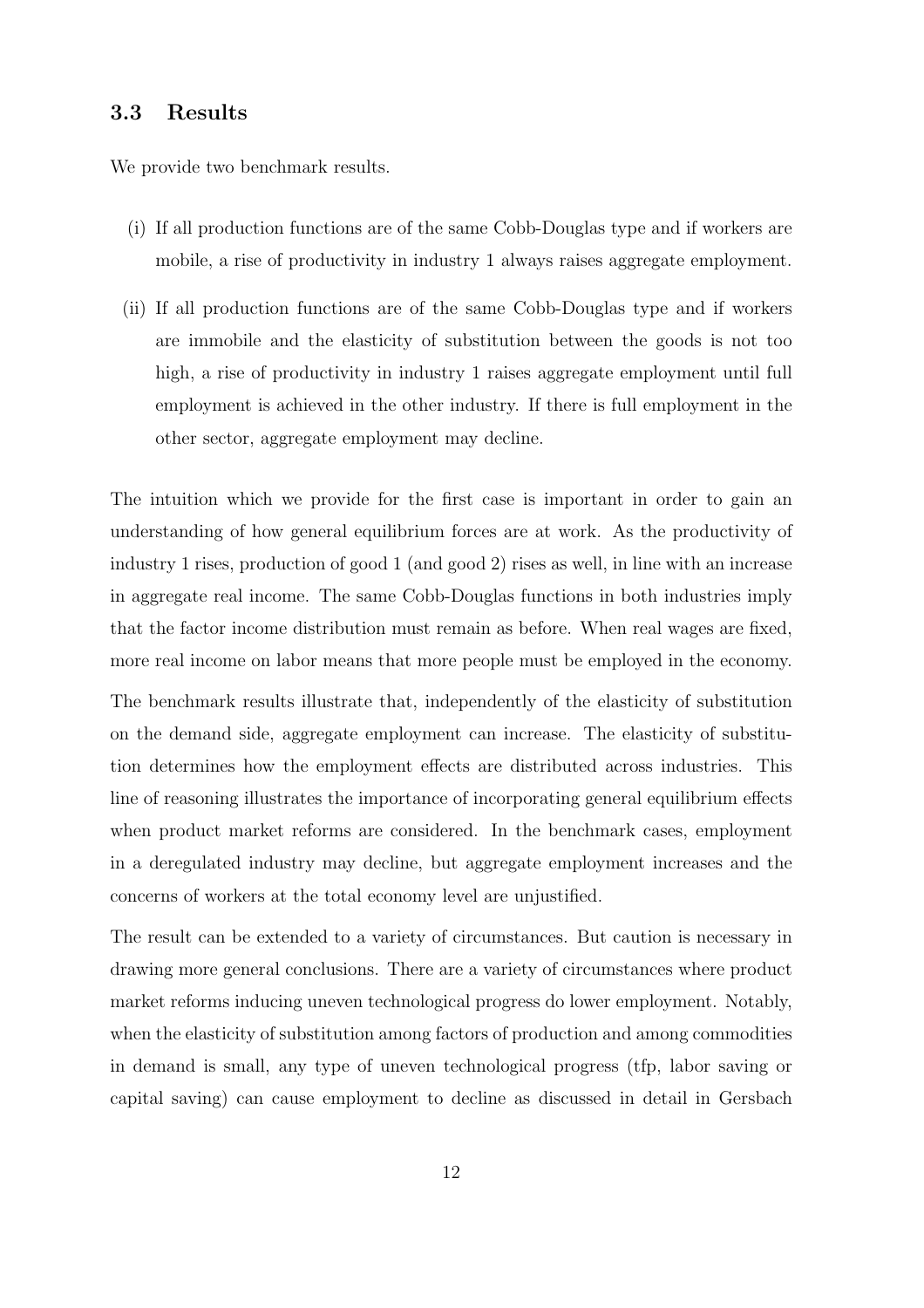and Schniewind (2002). Therefore, the overall positive assessment of the impact of product market reforms on employment as discussed in Gersbach (2000) rests on the assumption that substitution elasticities in the economy are not too low.

## 4 Conclusion

The main conclusion we can draw from our examples is that general equilibrium effects are an important ingredient of industry-specific deregulation or regulation. Beyond the questions of robustness, a number of important issues remain which we address in the following.

First, as suggested by Gersbach and Sheldon (1996), there may be important complementarities between product market and labor market reforms, operating again through general equilibrium effects. This could be important for the feasibility of the political implementation of reforms discussed below. Moreover, there are a variety of further interactions between product and labor market reforms. Amable and Gatti (2001) show that an increase in product market competition boosts the hiring and the separating rate in an efficiency wage model. Blanchard and Giavazzi (2001) show how deregulation in product and labor markets reduces and redistributes rents. Such knowledge is central to the understanding of the economic path taken by countries that have or have not embarked on broad reforms.

Second, should monetary policy complement structural reforms over and above reactions induced by standard policy rules (e.g. inflation targeting and interest rate rules)? This thorny issue was taken up early by Hellwig and Neumann (1987) and is a central theme of the contribution of Malinvaud (2003) (see also Bean (1998)). While there may be a case for coordination of labor market reforms and monetary policy, the usual staggard structure of product market reforms and hence the absence of large-scale reforms at a particular point in time renders special monetary-policy reactions to particular reforms irrelevant.

Third, the political feasibility of implementing reforms and its associated reform design problem remain legitimately at the top of the research agenda. Important insights have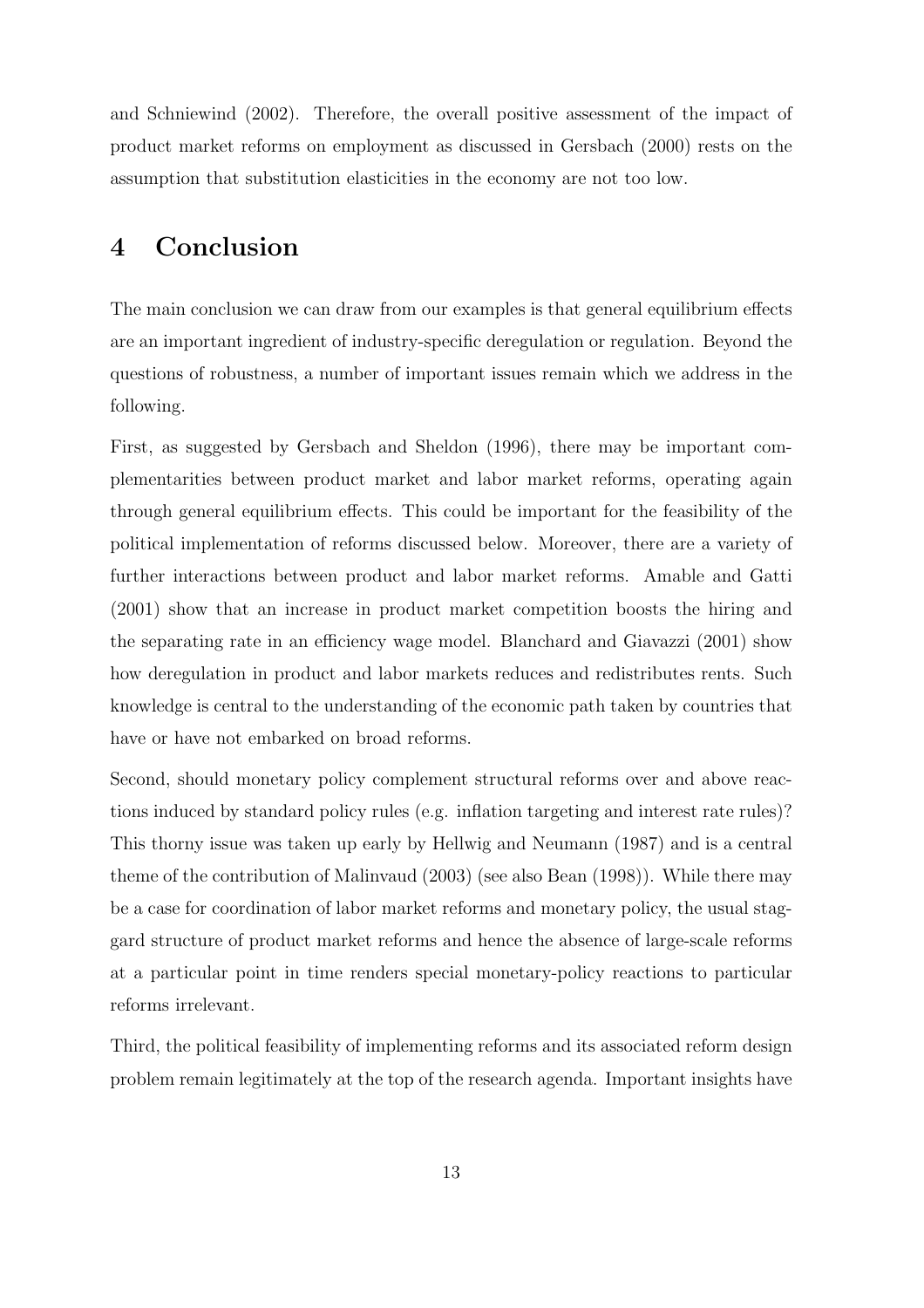been achieved in the last decade. For instance, Saint-Paul (1995) and (2000) has argued that the redistributive goals motivating labor market institutions in Europe can be achieved at a much lower cost by using more traditional tax and transfer instruments. However, the current level of regulation can be explained by a political equilibrium, since there is a bias towards maintaining the status quo. As argued in Coe and Snower (1997) for the labor market and in Gersbach and Sheldon (1996) for the combination of product and labor market reforms, broad reform packages can internalize complementarities across reform steps. However, such programs remain unstable against the formation of coalitions lobbying for specific exemptions. Nevertheless, product market reforms may lower the bias towards the status quo in democracies (see Gersbach (1993)) with respect to labor market reforms.

Finally, the new design proposal to combine incentive contracts and democratic elections (e.g. Gersbach (2002)) may be able to enlarge the set of implementable reforms and promises higher probability that the unemployment problem in Europe will be solved.

Whether market reforms actually deliver the advantages attached to them depends on the general equilibrium effects they induce. Further investigations into the allocative and distributional consequences of implemented, planned or discussed reforms may help general equilibrium considerations to play a more central role in actual policy-making.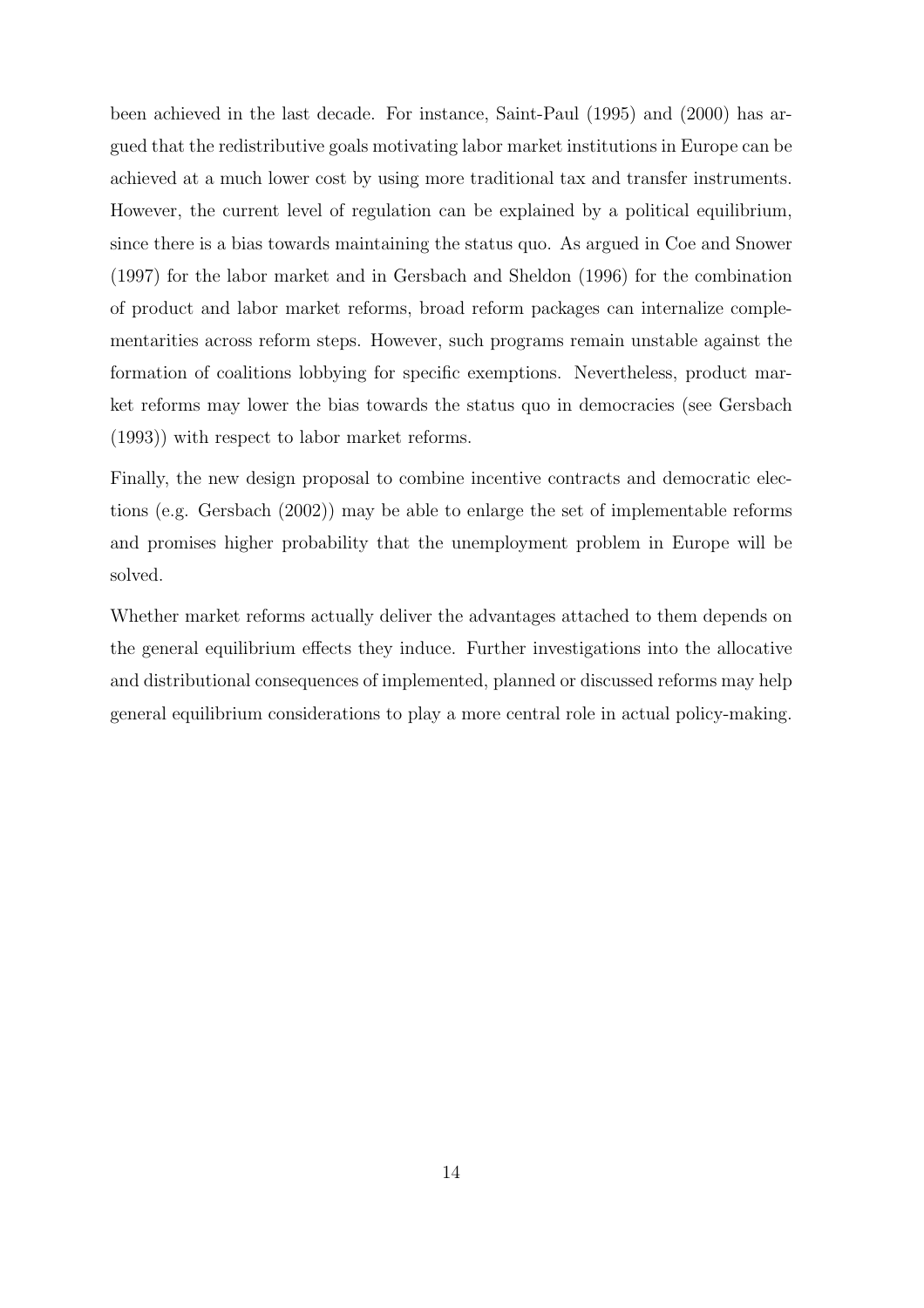## References

AGHION, P., AND P. HOWITT (1994): "Growth and Unemployment," Review of Economic Studies, 61, 477–494.

(1998): Endogenous Growth Theory. MIT University Press, Cambridge, MA.

- AMABLE, B., AND D. GATTI (2001): "The Impact of Product Market Competition on Employment and Wages," IZA Discussion Paper, No. 276.
- Baily, M. (1993): "Competition, Regulation and Efficiency in Service Industries," Brookings Papers on Economic Activity: Microeconomics, 2, 71–159.
- BAILY, M., AND H. GERSBACH (1995): "Efficiency in Manufacturing and the Need for Global Competition," Brookings Papers on Economic Activity: Microeconomics, pp. 307–358.
- Baily, M., and R. Solow (2001): "International Productivity Comparisons Built from the Firm Level," Journal of Economic Perspectives, pp. 151–172.
- Baumol, W. (1967): "Macroeconomics of Unbalanced Growth: The Anatomy of Urban Crisis," American Economic Review, 3, 415–426.
- Bean, C. R. (1998): "The Interaction of Aggregate-Demand Policies and Labour Market Reform," Swedish Economic Policy Review, 5 (2), 353–382.
- BLANCHARD, O. (1998): The Economics of Post-Communist Transition. Clarendon Press, Oxford.
- BLANCHARD, O., AND F. GIAVAZZI (2001): "Macroeconomic Effects of Regulation and Deregulation in Goods and Labor Markets," http://papers.ssrn.com/paper.taf?abstract\_id=257542, Working Paper.
- Calmfors, L., and J. Driffill (1988): "Bargaining Structure, Corporatism and Macroeconomic Performance," Economic Policy, 6, 14–61.
- Coe, D. T., and D. Snower (1997): "Policy Complementaries: The Case for Fundamental Labor Market Reform," IMF Staff Papers, 44(1).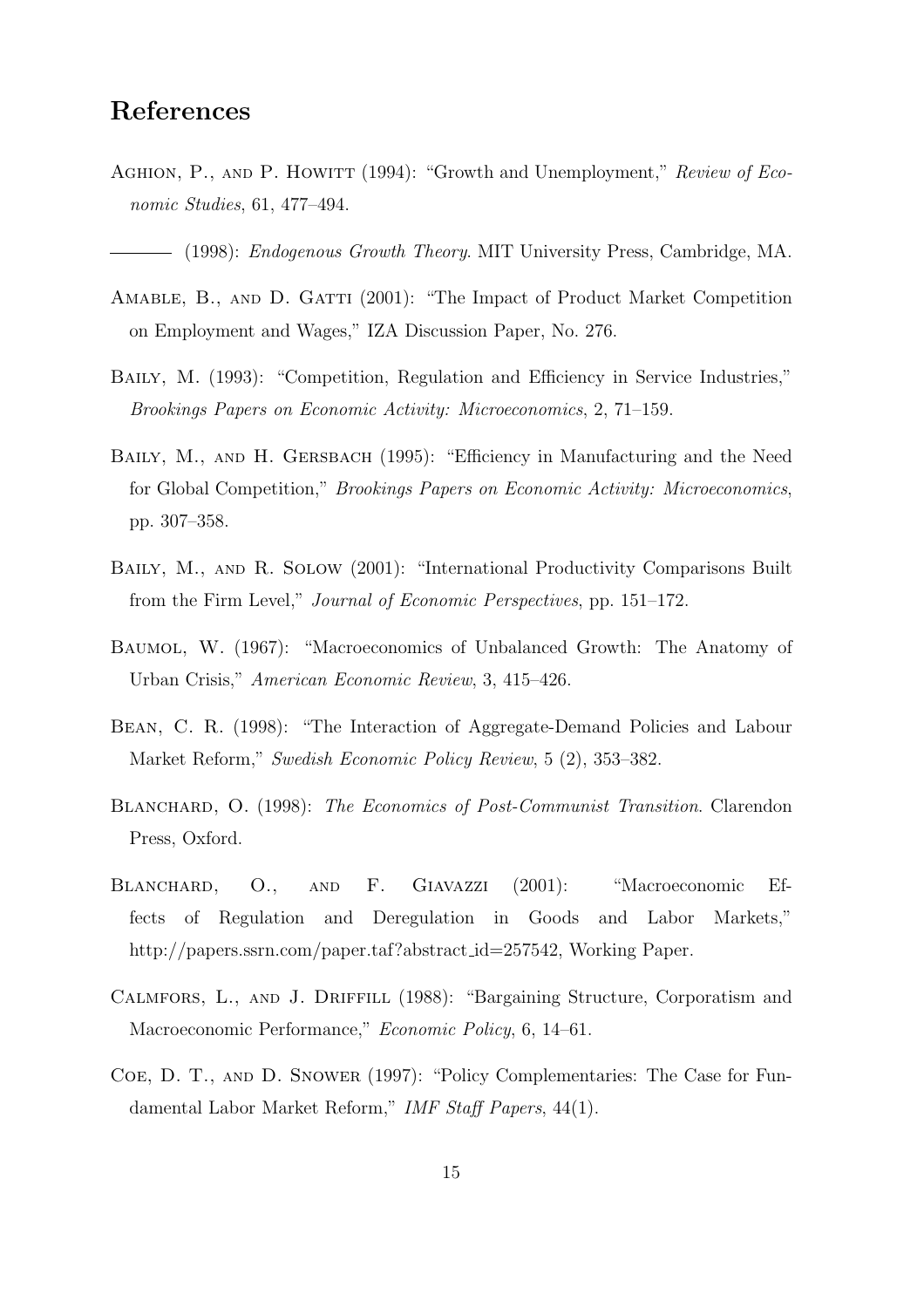- Cohen, D., and G. Saint-Paul (1997): "Uneven Technical Progress and Job Destructions," mimeo.
- DIXON, H., AND N. RANKIN (1995): The New Macroeconomics: Imperfect Markets and Policy Effectiveness. Cambridge University Press, Cambridge.
- EVANS, G., AND S. HONKAPOHJA (1999): "Learning Dynamics," in Handbook of Macroeconomics, ed. by J. Taylor, and M. Woodford. Elsevier, Amsterdam-Lausanne.
- FUDENBERG, D., AND D. LEVINE (1996): "Theory of Learning in Games," Draft.
- Gersbach, H. (1993): "Politics and the Choice of Durability: Comment," American Economic Review, 83 (3), 670–673.
- (2000): "Promoting Product Market Competition to Reduce Unemployment in Europe: An Alternative Approach?," Kyklos, 53 (2), 117–133.
- (2002): "Incentive Contracts and Elections for Politicians and the Down-Up Problem," in Advances in Economic Design, ed. by M. Sertel, and S. Koray. Springer-Verlag, Berlin-Heidelberg.
- Gersbach, H., and A. Schniewind (2001): "Awareness of General Equilibrium Effects and Unemeployment," IZA Discussion Paper, No. 394.
- (2002): "Uneven Technical Progress and Unemployment," IZA Discussion Paper, No. 478.
- Gersbach, H., and G. Sheldon (1996): "Structural Reforms and their Implications for Macroeconomic Policies," OECD Proceedings, pp. 131–167.
- GREEN, A., AND D. MAYES (1991): "Technical Inefficiency in Manufacturing Industries," Economic Journal, 101, 523–538.
- Hay, D., and G. Liu (1997): "The Efficiency of Firms: What Difference does Competition Make?," Economic Journal, 107, 597–617.
- Hellwig, M., and M. Neumann (1987): "Economic Policy in Germany: Was there a Turnaround," Economic Policy, pp. 105–133.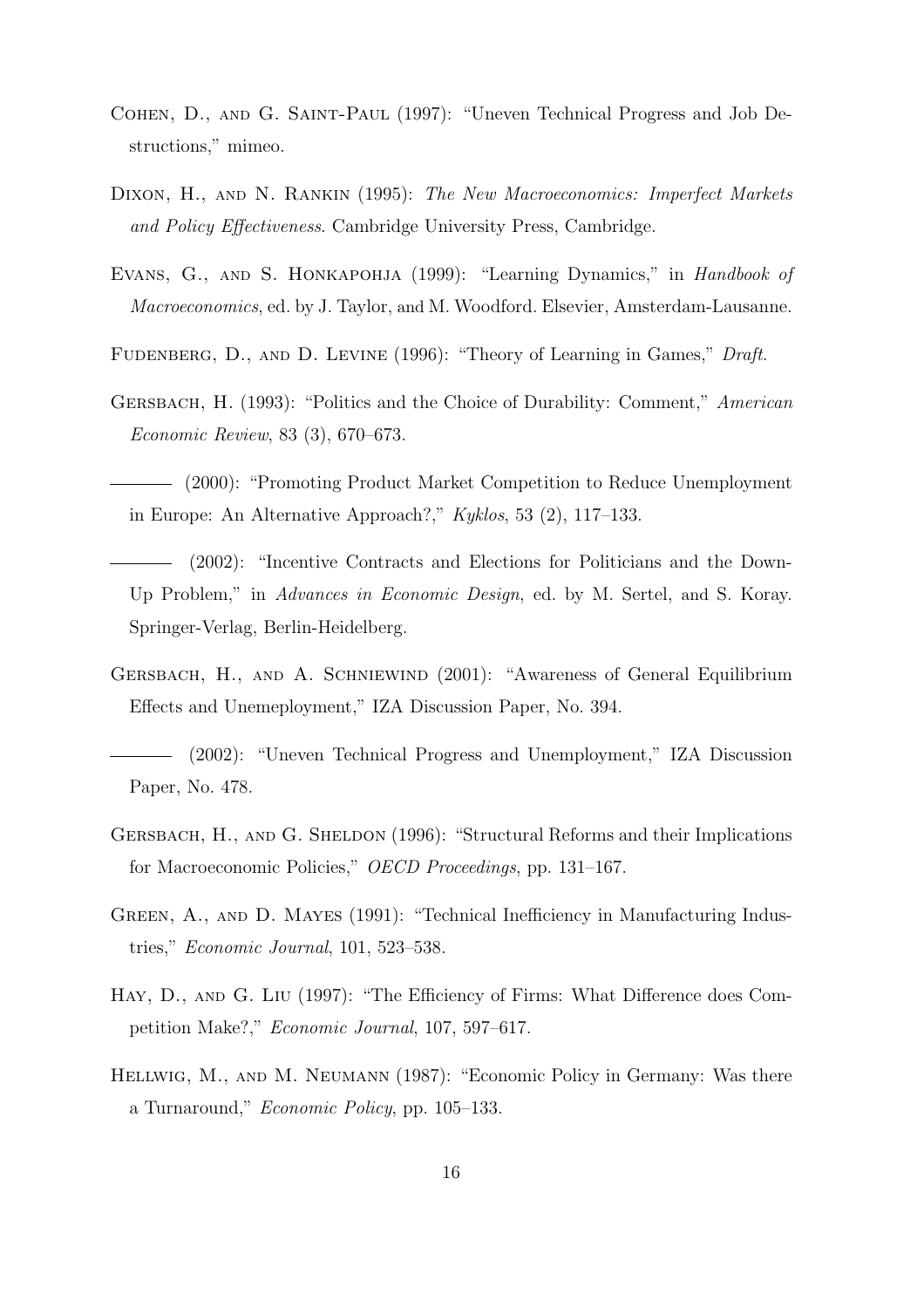- MALINVAUD, E. (2003): "Structural Reforms Addressed to the Labour Market and Macroeconomic Policies," in this volume.
- Mankiw, N., and D. Romer (1991): New Keynesian Economics. MIT Press, Cambridge, Massachusetts, Vol. 1 and 2.
- MGI (2002): Productivity Performance in France and Germany Understanding its Drivers, Including the Role of IT. McKinsey Global Institute, Frankfurt, Paris.
- Nickell, S. (1996): "Competition and Corporate Performance," Journal of Political Economy, 104, 724–746.
- (1999): "Product Markets and Labour Markets," Labour Economics, 6, 1–20.
- PERETTO, P. (2000): "Market Power, Growth and Unemployment," Working Paper, Duke University.
- Saint-Paul, G. (1995): "Some Political Aspects of Unemployment," European Economic Review, 39, 575–582.
- (2000): The Political Economy of Labour Market Institutions. Oxford University Press, Oxford.
- SARGENT, T. J. (ed.) (1993): *Bounded Rationality in Macroeconomics*. Clarendon Press, Oxford.